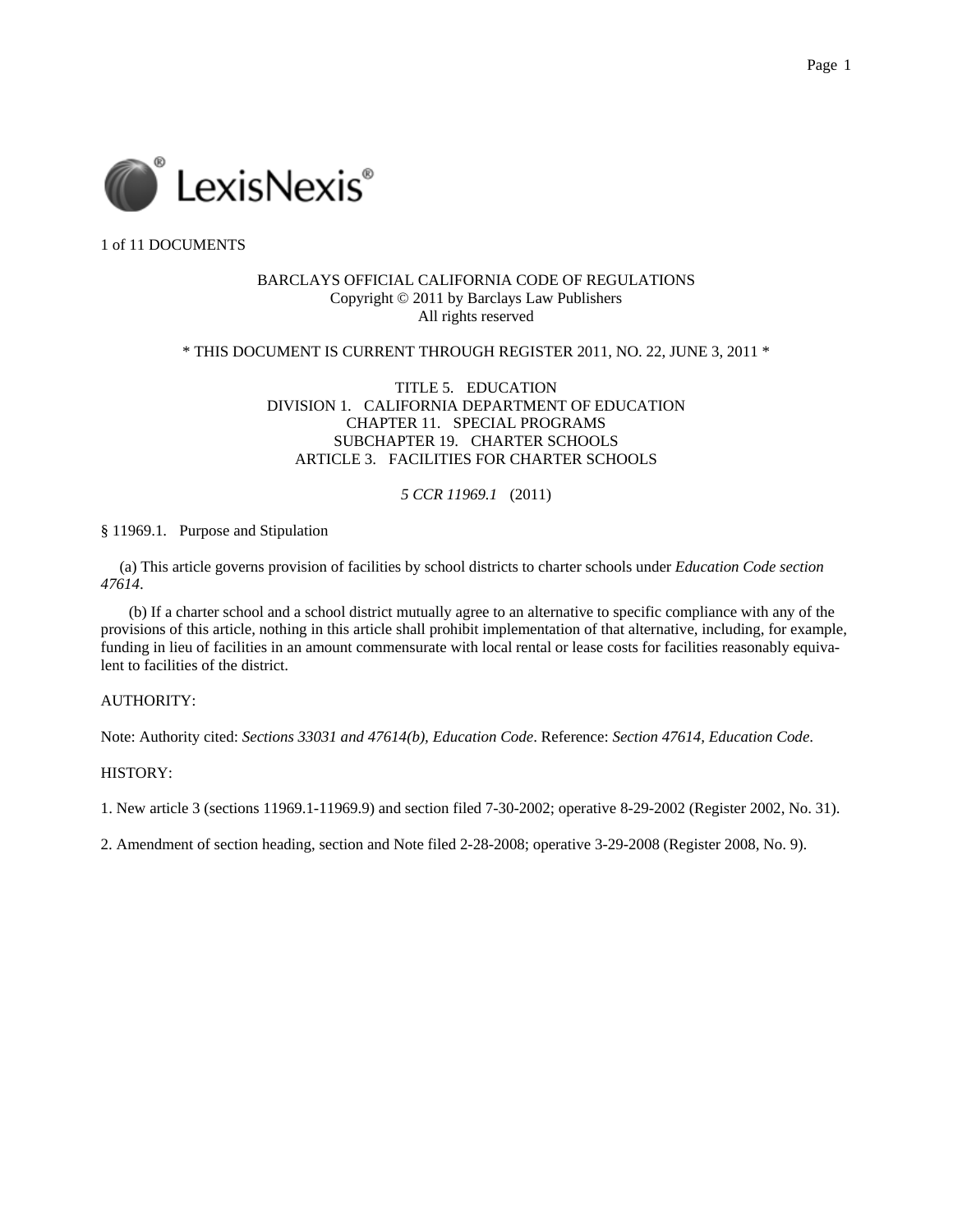

## BARCLAYS OFFICIAL CALIFORNIA CODE OF REGULATIONS Copyright © 2011 by Barclays Law Publishers All rights reserved

### \* THIS DOCUMENT IS CURRENT THROUGH REGISTER 2011, NO. 22, JUNE 3, 2011 \*

TITLE 5. EDUCATION DIVISION 1. CALIFORNIA DEPARTMENT OF EDUCATION CHAPTER 11. SPECIAL PROGRAMS SUBCHAPTER 19. CHARTER SCHOOLS ARTICLE 3. FACILITIES FOR CHARTER SCHOOLS

#### *5 CCR 11969.2* (2011)

#### § 11969.2. Definitions

 (a) Average Daily Classroom Attendance. As used in *Education Code section 47614(b)*, "average daily classroom attendance," or "classroom ADA," is average daily attendance (ADA) for classroom-based apportionments as used in *Education Code section 47612.5*. "In-district classroom ADA" is classroom ADA attributable to in-district students. Nothing in this article shall prohibit a school district from allowing a charter school to include nonclassroom-based ADA in average daily classroom attendance, but only:

(1) to the extent of the instructional time that the students generating the nonclassroom-based ADA are actually in the classroom under the direct supervision and control of an employee of the charter school; and

(2) if the school district and charter school agree upon the time(s) that facilities devoted to students generating nonclassroom-based ADA will be used.

(b) Operating in the School District. As used in *Education Code section 47614(b)*, a charter school is "operating in the school district" if the charter school meets the requirements of *Education Code section 47614(b)(5)* regardless of whether the school district is or is proposed to be the authorizing entity for the charter school and whether the charter school has a facility inside the school district's boundaries.

(c) In-district Students. As used in *Education Code section 47614(b)*, a student attending a charter school is an "in-district student" of a school district if he or she is entitled to attend the schools of the school district and could attend a school district-operated school, except that a student eligible to attend the schools of the school district based on interdistrict attendance pursuant to *Education Code section 46600*-*46611* or based on parental employment pursuant to *Education Code section 48204(b)* shall be considered a student of the school district where he or she resides.

(d) Contiguous. As used in *Education Code section 47614(b)*, facilities are "contiguous" if they are contained on the school site or immediately adjacent to the school site. If the in-district average daily classroom attendance of the charter school cannot be accommodated on any single school district school site, contiguous facilities also includes facilities located at more than one site, provided that the school district shall minimize the number of sites assigned and shall consider student safety. In evaluating and accommodating a charter school's request for facilities pursuant to *Education Code section 47614*, the charter school's in-district students must be given the same consideration as students in the district-run schools, subject to the requirement that the facilities provided to the charter school must be contiguous. If a school district's preliminary proposal or final notification presented pursuant to subdivisions (f) or (h) of section 11969.9 does not accommodate a charter school at a single school site, the district's governing board must first make a finding that the charter school could not be accommodated at a single site and adopt a written statement of reasons explaining the finding.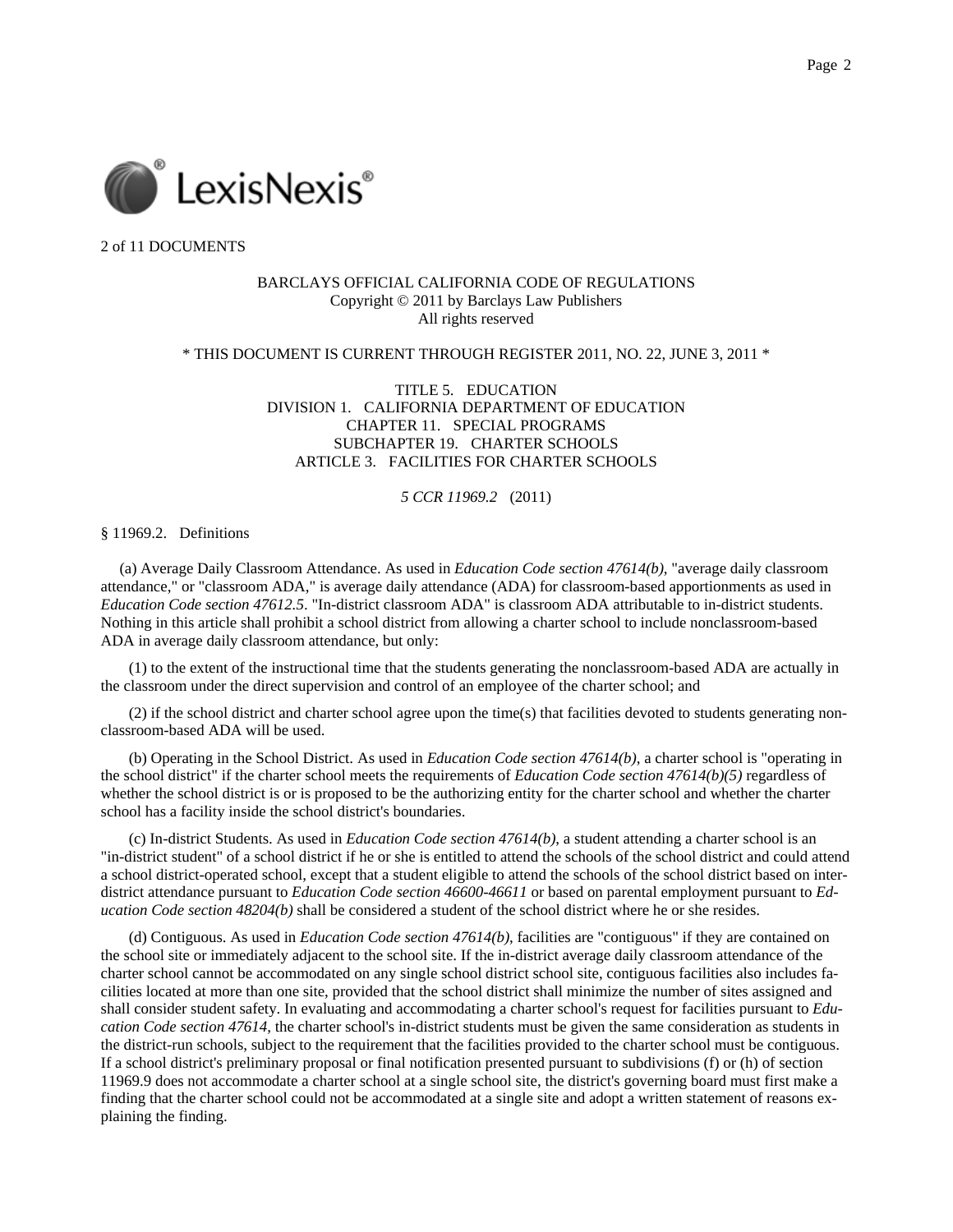(e) Furnished and Equipped. As used in *Education Code section 47614(b)*, a facility is "furnished and equipped" if it includes reasonably equivalent furnishings necessary to conduct classroom instruction and to provide for student services that directly support classroom instruction as found in the comparison group schools established under section 11969.3(a), and if it has equipment that is reasonably equivalent to that in the comparison group schools. "Equipment" means property that does not lose its identity when removed from its location and is not changed materially or consumed immediately (e.g., within one year) by use. Equipment has relatively permanent value, and its purchase increases the total value of a Local Educational Agency's (LEA's) physical properties. Examples include furniture, vehicles, machinery, motion picture film, videotape, furnishings that are not an integral part of the building or building system, and certain intangible assets, such as major software programs. Furnishings and equipment acquired for a school site with non-district resources are excluded when determining reasonable equivalence.

(f) General Fund. As used in *Education Code section 47614(b)(1)*, "general fund" means the main operating fund of the LEA. It is used to account for all activities except those that are required to be accounted for in another fund. In keeping with the minimum number of funds principle, all of an LEA's activities are reported in the general fund unless there is a compelling reason to account for an activity in another fund. An LEA may have only one general fund.

(g) Unrestricted Revenues. As used in *Education Code section 47614(b)(1)*, "unrestricted revenues" are those funds whose uses are not subject to specific constraints and that may be used for any purposes not prohibited by law. Restricted revenues are those funds received from external sources that are legally restricted or that are restricted by the donor to specific purposes. Programs funded by a combination of restricted and unrestricted sources will be accounted for and reported as restricted. Funds or activities that are not restricted or designated by the donor, but rather by the LEA's governing board, will be accounted for and reported as unrestricted.

(h) Facilities Costs. As used in *Education Code section 47614(b)(1)*, "facilities costs" are those activities concerned with keeping the physical plant open, comfortable, and safe for use and keeping the grounds, buildings, and equipment in working condition and a satisfactory state of repair. These include the activities of maintaining safety in buildings, on the grounds, and in the vicinity of schools. This includes plant maintenance and operations, facilities acquisition and construction, and facilities rents and leases.

#### AUTHORITY:

Note: Authority cited: *Sections 33031 and 47614(b), Education Code*. Reference: *Sections 46600-46611, 47612.5, 47614 and 48204, Education Code*.

#### HISTORY:

1. New section filed 7-30-2002; operative 8-29-2002 (Register 2002, No. 31).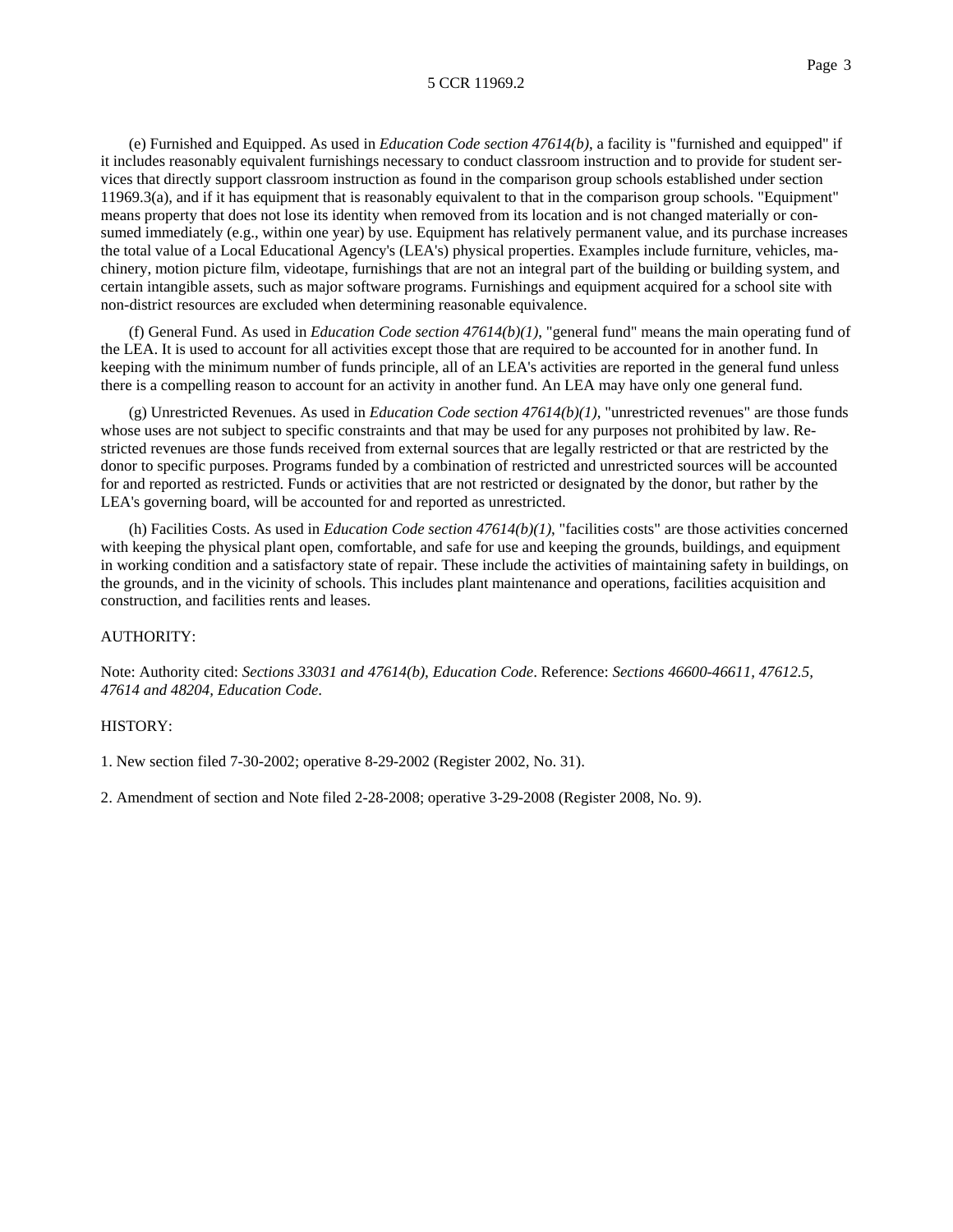

## BARCLAYS OFFICIAL CALIFORNIA CODE OF REGULATIONS Copyright © 2011 by Barclays Law Publishers All rights reserved

## \* THIS DOCUMENT IS CURRENT THROUGH REGISTER 2011, NO. 22, JUNE 3, 2011 \*

TITLE 5. EDUCATION DIVISION 1. CALIFORNIA DEPARTMENT OF EDUCATION CHAPTER 11. SPECIAL PROGRAMS SUBCHAPTER 19. CHARTER SCHOOLS ARTICLE 3. FACILITIES FOR CHARTER SCHOOLS

#### *5 CCR 11969.3* (2011)

§ 11969.3. Conditions Reasonably Equivalent

 The following provisions shall be used to determine whether facilities provided to a charter school are sufficient to accommodate charter school students in conditions reasonably equivalent to those in which the students would be accommodated if they were attending public schools of the school district providing facilities, as required by *Education Code section 47614(b)*.

(a) Comparison Group.

(1) The standard for determining whether facilities are sufficient to accommodate charter school students in conditions reasonably equivalent to those in which the students would be accommodated if they were attending public schools of the school district providing facilities shall be a comparison group of district-operated schools with similar grade levels. If none of the district-operated schools has grade levels similar to the charter school, then a contiguous facility within the meaning of subdivision (d) of section 11969.2 shall be an existing facility that is most consistent with the needs of students in the grade levels served at the charter school. The district is not obligated to pay for the modification of an existing school site to accommodate the charter school's grade level configuration.

(2) The comparison group shall be the school district-operated schools with similar grade levels that serve students living in the high school attendance area, as defined in *Education Code section 17070.15(b)*, in which the largest number of students of the charter school reside. The number of charter school students residing in a high school attendance area shall be determined using in-district classroom ADA projected for the fiscal year for which facilities are requested.

(3) For school districts whose students do not attend high school based on attendance areas, the comparison group shall be three schools in the school district with similar grade levels that the largest number of students of the charter school would otherwise attend. For school districts with fewer than three schools with similar grade levels, the comparison group shall be all schools in the school district with similar grade levels.

(4) Although the district is not obligated to pay for the modification of an existing school site to accommodate the charter school's grade level configuration, nothing in this article shall preclude the district from entering into an agreement with the charter school to modify an existing school site, with the costs of the modifications being paid exclusively by the charter school or by the school district, or paid jointly by the district and the charter school.

(b) Capacity.

(1) Facilities made available by a school district to a charter school shall be provided in the same ratio of teaching stations (classrooms) to ADA as those provided to students in the school district attending comparison group schools. School district ADA shall be determined using projections for the fiscal year and grade levels for which facilities are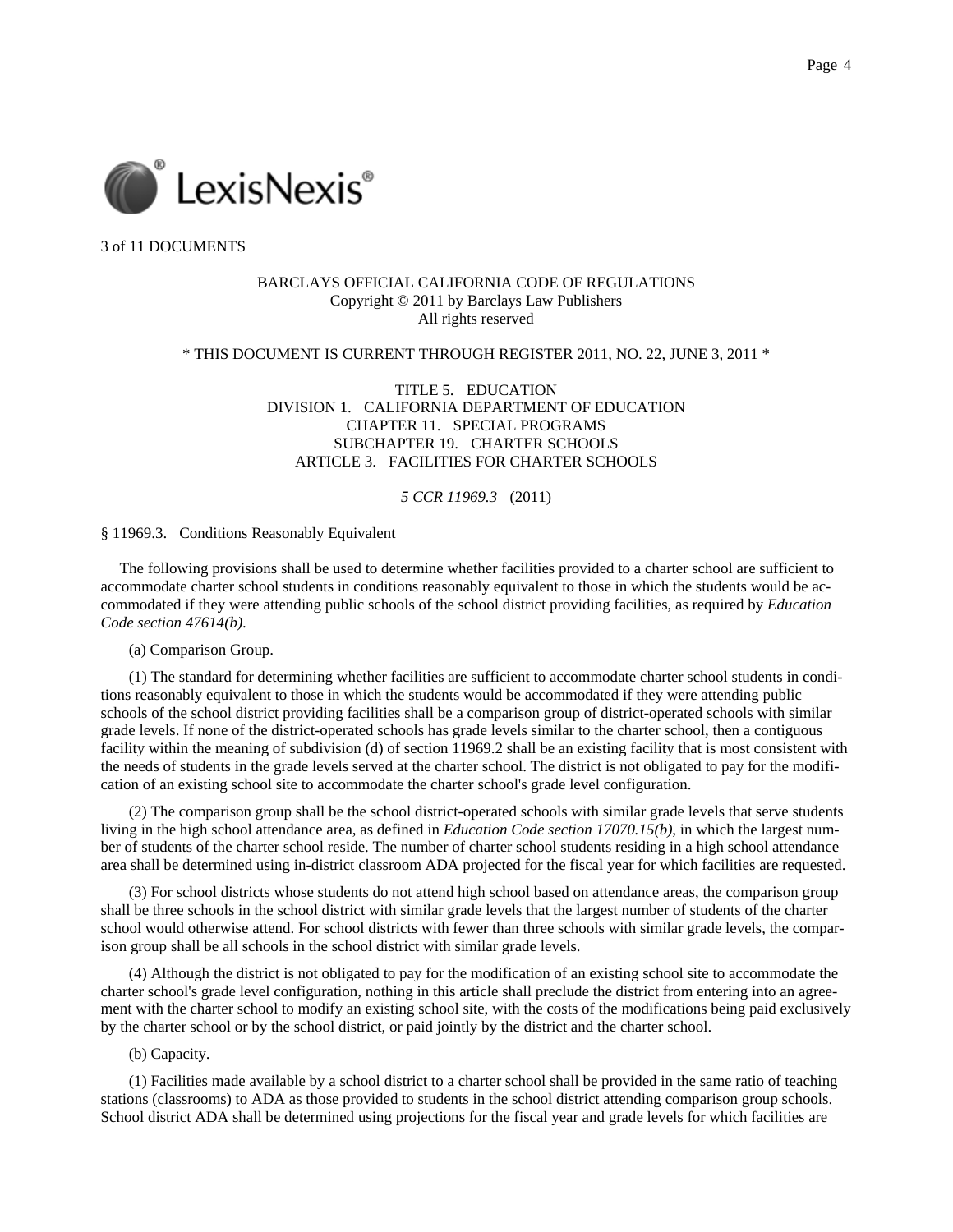requested. Charter school ADA shall be determined using in-district classroom ADA projected for the fiscal year and grade levels for which facilities are requested. The number of teaching stations (classrooms) shall be determined using the classroom inventory prepared pursuant to *California Code of Regulations, title 2, section 1859.31*, adjusted to exclude classrooms identified as interim housing. "Interim housing" means the rental or lease of classrooms used to house pupils temporarily displaced as a result of the modernization of classroom facilities, as defined in *California Code of Regulations, title 2, section 1859.2*, and classrooms used as emergency housing for schools vacated due to structural deficiencies or natural disasters.

(2) If the school district includes specialized classroom space, such as science laboratories, in its classroom inventory, the space allocation provided pursuant to paragraph (1) of subdivision (b) shall include a share of the specialized classroom space and/or a provision for access to reasonably equivalent specialized classroom space. The amount of specialized classroom space allocated and/or the access to specialized classroom space provided shall be determined based on three factors:

(A) the grade levels of the charter school's in-district students;

(B) the charter school's total in-district classroom ADA; and

(C) the per-student amount of specialized classroom space in the comparison group schools.

(3) The school district shall allocate and/or provide access to non-teaching station space commensurate with the in-district classroom ADA of the charter school and the per-student amount of non-teaching station space in the comparison group schools. Non-teaching station space is all of the space that is not identified as teaching station space or specialized classroom space and includes, but is not limited to, administrative space, kitchen, multi-purpose room, and play area space. If necessary to implement this paragraph, the district shall negotiate in good faith with the charter school to establish time allocations and schedules so that educational programs of the charter school and school district are least disrupted.

(c) Condition.

(1) All of the factors listed below shall be used by the school district and charter school to determine whether the condition of facilities provided to a charter school is reasonably equivalent to the condition of comparison group schools. Condition is determined by assessing such factors as age (from latest modernization), quality of materials, and state of maintenance.

(A) School site size.

(B) The condition of interior and exterior surfaces.

(C) The condition of mechanical, plumbing, electrical, and fire alarm systems, including conformity to applicable codes.

(D) The availability and condition of technology infrastructure.

(E) The condition of the facility as a safe learning environment including, but not limited to, the suitability of lighting, noise mitigation, and size for intended use.

(F) The condition of the facility's furnishings and equipment.

(G) The condition of athletic fields and/or play area space.

(2) Notwithstanding paragraph (1) of subdivision (c), at a charter school established at an existing public school site pursuant to *Education Code sections 47605(a)(2)*, *52055.5*, *52055.55*, or *52055.650*, the condition of the facility previously used by the school district at the site shall be considered to be reasonably equivalent to the condition of school district facilities for the first year the charter school uses the facility. During its first year of operation, the charter school shall be subject to charges for pro rata costs pursuant to section 11969.7, but shall not be subject to reimbursement for over-allocated space pursuant to section 11969.8.

(d) Additional Provisions Relating to a Charter School Established at an Existing Public School Site.

The following provisions apply only to a charter school established at an existing public school site pursuant to *Education Code sections 47605(a)(2)*, *52055.5*, *52055.55*, or *52055.650* and that operated at the site in its first year pursuant to paragraph (2) of subdivision (c).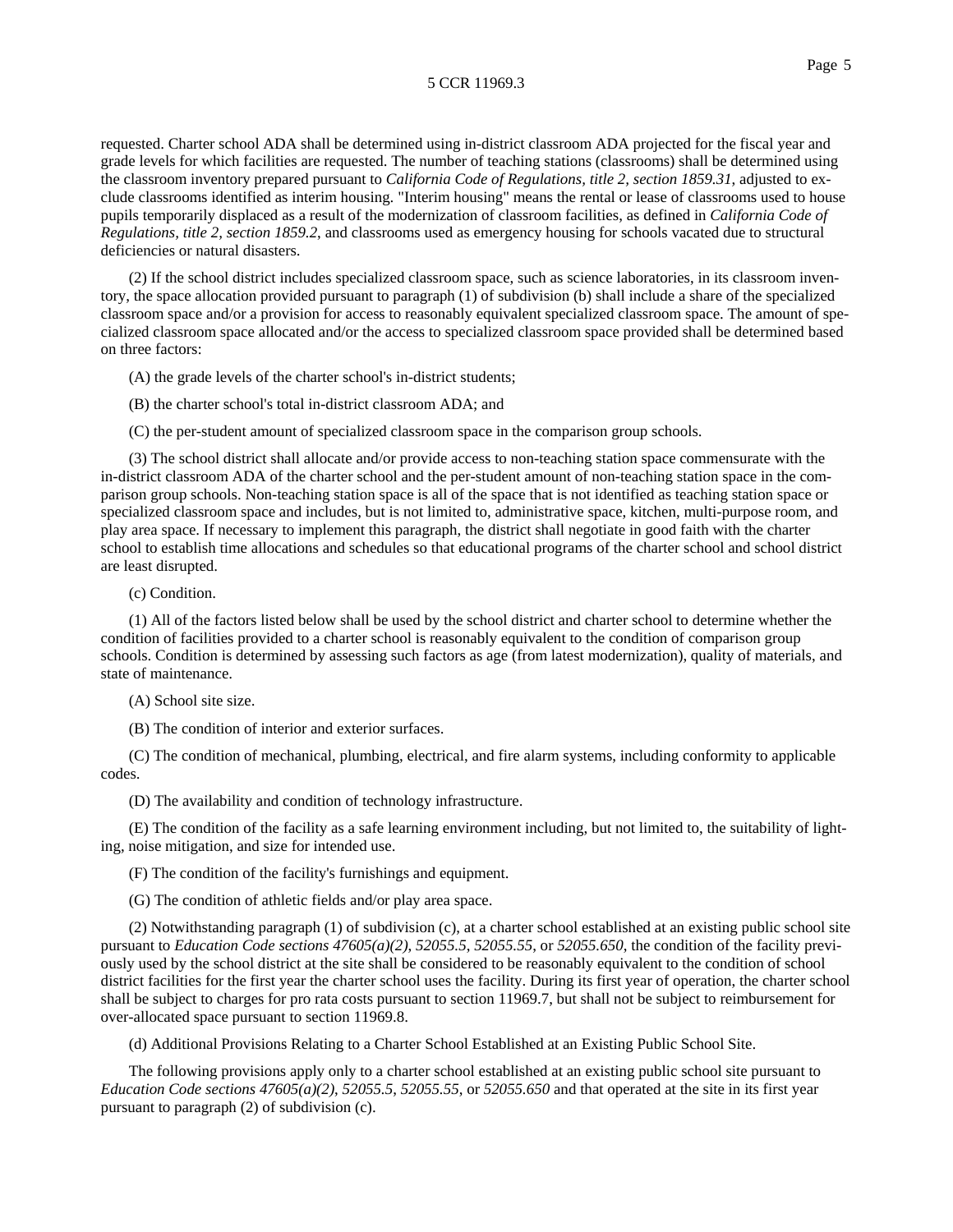(1) The school site, as identified in the school's charter, shall be made available to the school for its second year of operation and thereafter upon annual request pursuant to *Education Code section 47614*. The district is entitled to charge the charter school pro rata costs for the school site pursuant to section 11969.7, and the district is entitled to receive reimbursement for over-allocated space from the charter school pursuant to section 11969.8, except as provided in paragraph (3).

 $(2)$ (A) If, by material revision of the charter, the location of a charter school is changed, or if one or more additional sites are approved pursuant to *Education Code section 47605(a)(4)*, then the school is entitled to request and the district shall provide for the use of facilities by the school in accordance with the revised charter, *Education Code section 47614*, and the provisions of this article.

(B) If the charter school was established pursuant to *Education Code section 47605(a)(2)*, the district shall change the school's attendance area only if a waiver is first secured from the State Board of Education (SBE) pursuant to *Education Code sections 33050*-*33053* of the requirement in *Education Code section 47605(d)(1)* that the school continuously give admission preference to students residing in the former attendance area of the school site.

(C) If the charter school was established pursuant to *Education Code sections 52055.5*, *52055.55*, or *52055.650*, the district shall relocate the school or change the school's attendance area only if a waiver is first secured from the SBE pursuant to *Education Code sections 33050*-*33053* of the provision of statute binding the school to the existing school site.

(D) If a school district decides to change a charter school's attendance area as provided in subparagraphs (B) or (C), and if the decision occurs between November 1 and June 30 and becomes operative in the forthcoming fiscal year, then the space allocated to the charter school is not subject to reimbursement for over-allocated space pursuant to section 11969.8 in the forthcoming fiscal year.

(3) If, by February 1 of its first year of operation, a charter school notifies the district that it will have over-allocated space in the following fiscal year, the space identified is not subject to reimbursement for over-allocated space pursuant to section 11969.8 in the following year or thereafter, and the district is entitled to occupy all or a portion of the space identified. To recover space surrendered to the district pursuant to this paragraph, a charter school must apply to the district. An application to recover surrendered space shall be evaluated by the district in accordance with the provisions of this article.

## AUTHORITY:

Note: Authority cited: *Sections 33031 and 47614(b), Education Code*. Reference: *Sections 33050-33053, 47605, 47614, 52055.5, 52055.55 and 52055.650, Education Code*.

### HISTORY:

1. New section filed 7-30-2002; operative 8-29-2002 (Register 2002, No. 31).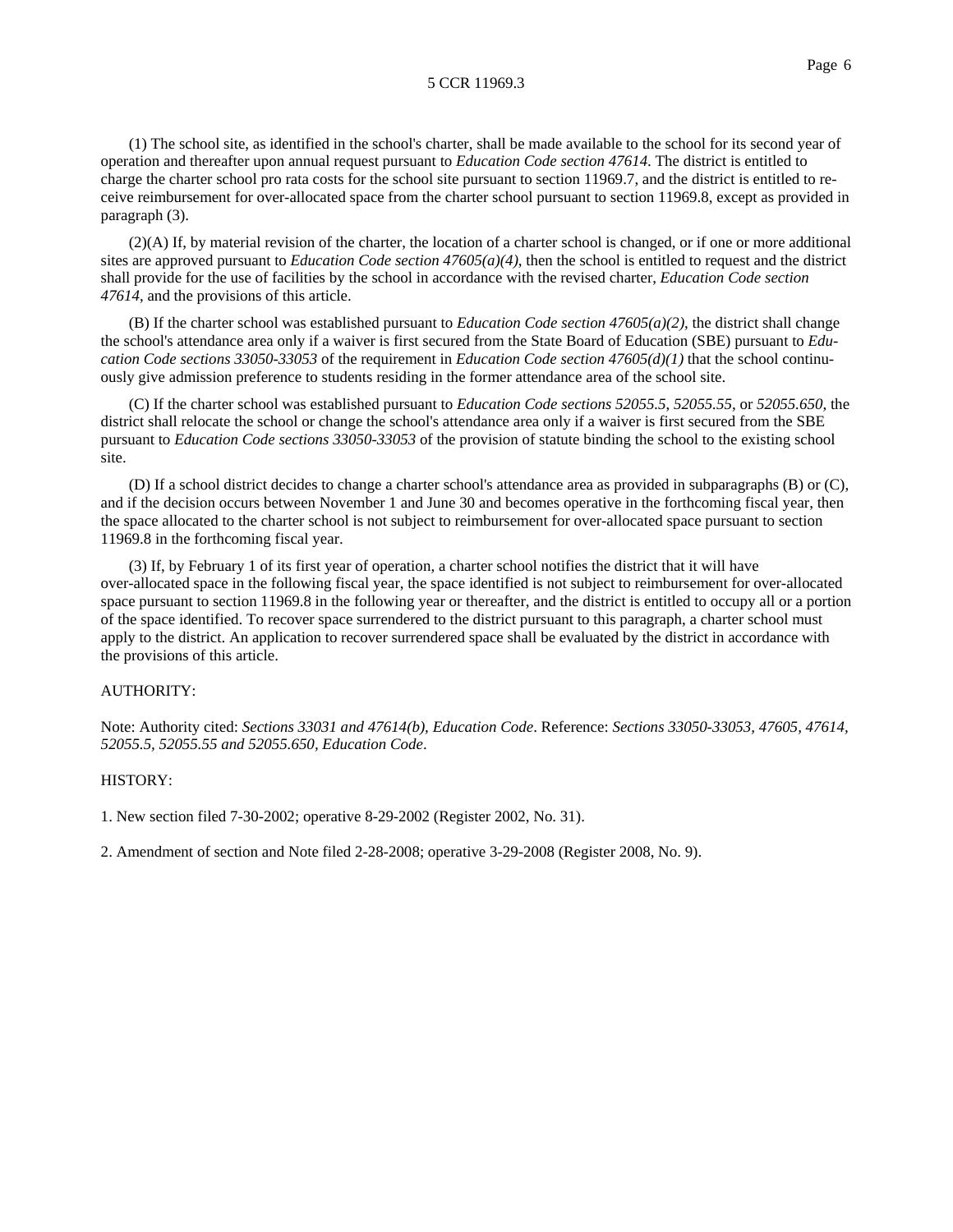

## BARCLAYS OFFICIAL CALIFORNIA CODE OF REGULATIONS Copyright © 2011 by Barclays Law Publishers All rights reserved

### \* THIS DOCUMENT IS CURRENT THROUGH REGISTER 2011, NO. 22, JUNE 3, 2011 \*

TITLE 5. EDUCATION DIVISION 1. CALIFORNIA DEPARTMENT OF EDUCATION CHAPTER 11. SPECIAL PROGRAMS SUBCHAPTER 19. CHARTER SCHOOLS ARTICLE 3. FACILITIES FOR CHARTER SCHOOLS

## *5 CCR 11969.4* (2011)

§ 11969.4. Operations and Maintenance

 (a) Facilities and furnishings and equipment provided to a charter school by a school district shall remain the property of the school district.

(b) The ongoing operations and maintenance of facilities and furnishings and equipment is the responsibility of the charter school. Projects eligible to be included in the school district deferred maintenance plan established pursuant to *Education Code section 17582* and the replacement of furnishings and equipment supplied by the school district in accordance with school district schedules and practices, shall remain the responsibility of the school district. The charter school shall comply with school district policies regarding the operations and maintenance of the school facility and furnishings and equipment, except to the extent variation is approved by the district. However, the charter school need not comply with policies in cases where actual school district practice substantially differs from official policies.

## AUTHORITY:

Note: Authority cited: *Sections 33031 and 47614(b), Education Code*. Reference: *Section 47614, Education Code*.

### HISTORY:

1. New section filed 7-30-2002; operative 8-29-2002 (Register 2002, No. 31).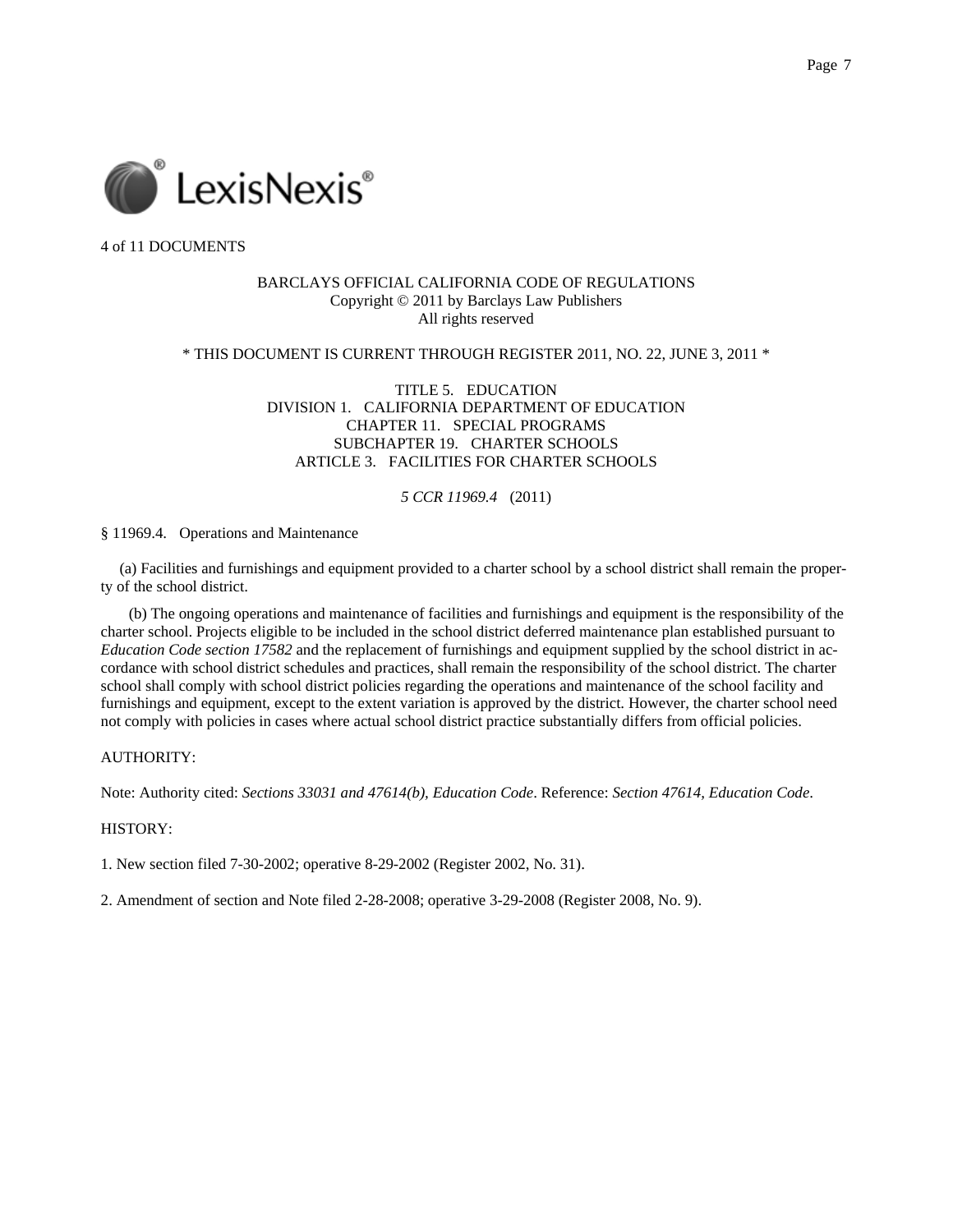

## BARCLAYS OFFICIAL CALIFORNIA CODE OF REGULATIONS Copyright (c) 2011 by Barclays Law Publishers All rights reserved

### \* THIS DOCUMENT IS CURRENT THROUGH REGISTER 2011, NO. 22, JUNE 3, 2011 \*

TITLE 5. EDUCATION DIVISION 1. CALIFORNIA DEPARTMENT OF EDUCATION CHAPTER 11. SPECIAL PROGRAMS SUBCHAPTER 19. CHARTER SCHOOLS ARTICLE 3. FACILITIES FOR CHARTER SCHOOLS

## *5 CCR 11969.5* (2011)

#### § 11969.5. Availability

 The space allocated for use by the charter school, subject to sharing arrangements, shall be available for the charter school's entire school year regardless of the school district's instructional year or class schedule and may not be sublet or used for purposes other than those that are consistent with school district policies and practices for use of other public schools of the school district without permission of the school district.

## AUTHORITY:

Note: Authority cited: *Section 47614(b), Education Code*. Reference: *Section 47614, Education Code*.

## HISTORY:

1. New section filed 7-30-2002; operative 8-29-2002 (Register 2002, No. 31).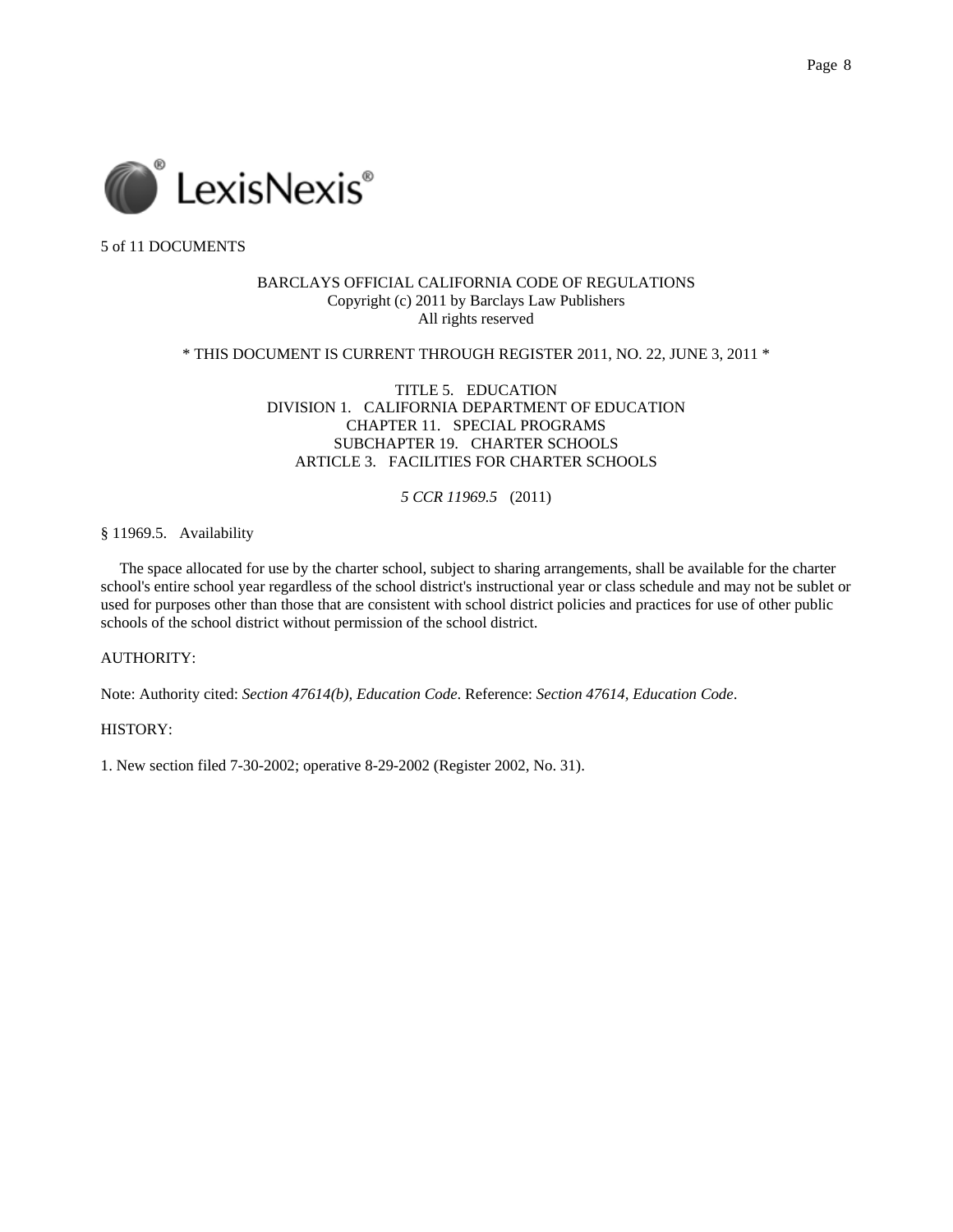

### BARCLAYS OFFICIAL CALIFORNIA CODE OF REGULATIONS Copyright © 2011 by Barclays Law Publishers All rights reserved

### \* THIS DOCUMENT IS CURRENT THROUGH REGISTER 2011, NO. 22, JUNE 3, 2011 \*

TITLE 5. EDUCATION DIVISION 1. CALIFORNIA DEPARTMENT OF EDUCATION CHAPTER 11. SPECIAL PROGRAMS SUBCHAPTER 19. CHARTER SCHOOLS ARTICLE 3. FACILITIES FOR CHARTER SCHOOLS

## *5 CCR 11969.6* (2011)

#### § 11969.6. Location

 A school district may satisfy the requirements of *Education Code section 47614* by providing facilities that are located outside the school district's boundaries, subject to other provisions of this article and subject to the restrictions on location of charter schools established in *Education Code sections 47605* and *47605.1*. No school district is required to provide facilities that are located outside the school district's boundaries to a charter school.

## AUTHORITY:

Note: Authority cited: *Sections 33031 and 47614(b), Education Code*. Reference: *Sections 47605, 47605.1 and 47614, Education Code*.

### HISTORY:

1. New section filed 7-30-2002; operative 8-29-2002 (Register 2002, No. 31).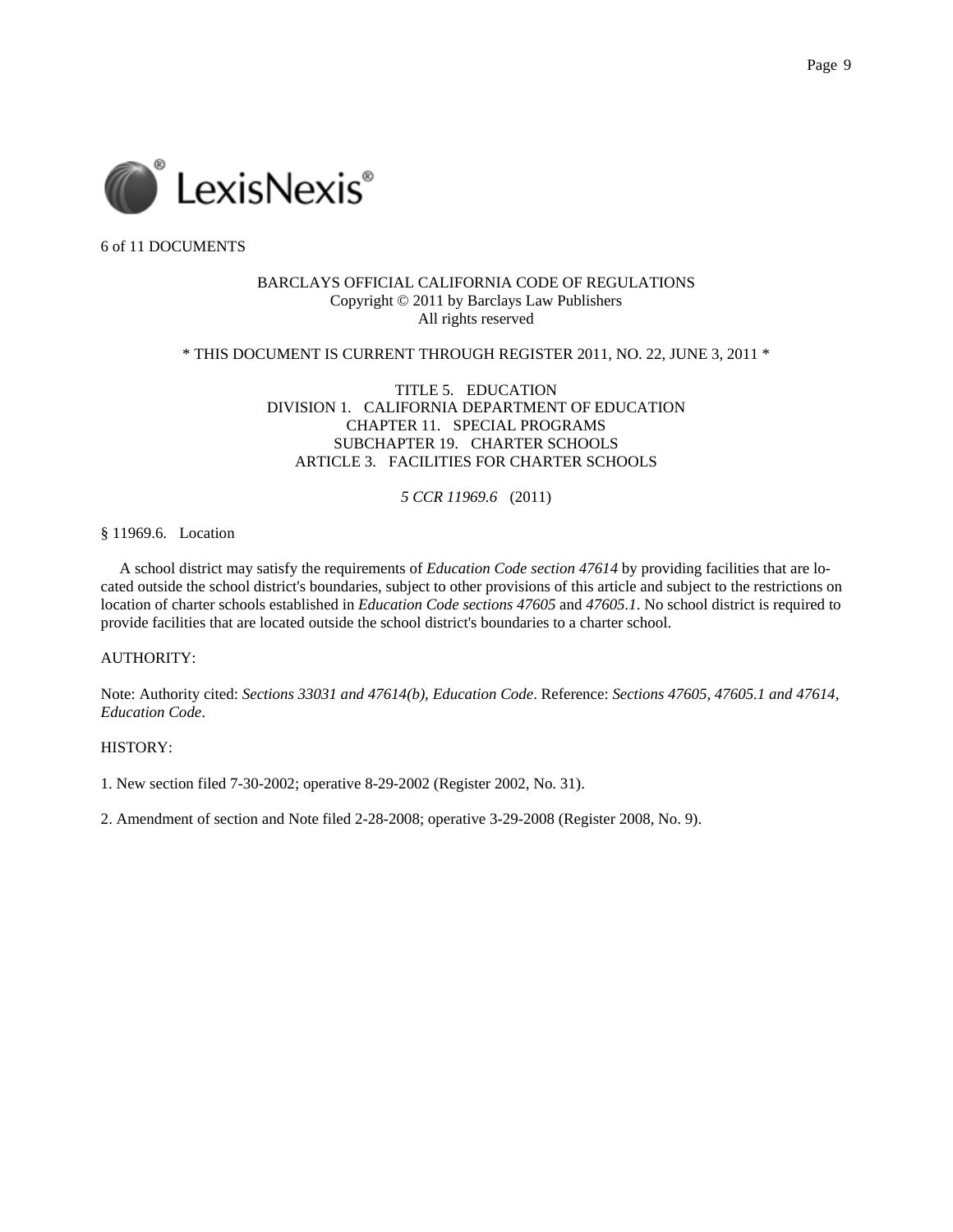

### BARCLAYS OFFICIAL CALIFORNIA CODE OF REGULATIONS Copyright © 2011 by Barclays Law Publishers All rights reserved

### \* THIS DOCUMENT IS CURRENT THROUGH REGISTER 2011, NO. 22, JUNE 3, 2011 \*

TITLE 5. EDUCATION DIVISION 1. CALIFORNIA DEPARTMENT OF EDUCATION CHAPTER 11. SPECIAL PROGRAMS SUBCHAPTER 19. CHARTER SCHOOLS ARTICLE 3. FACILITIES FOR CHARTER SCHOOLS

#### *5 CCR 11969.7* (2011)

#### § 11969.7. Charges for Facilities Costs

 If the school district charges the charter school a pro rata share of its facilities costs for the use of the facilities, the pro rata share shall not exceed (1) a per-square-foot amount equal to those school district facilities costs that the school district pays for with unrestricted revenues from the district's general fund, as defined in sections 11969.2(f) and (g) and hereinafter referred to as "unrestricted general fund revenues," divided by the total space of the school district times (2) the amount of space allocated by the school district to the charter school. The following provisions shall apply to the calculation of the pro rata share of facilities costs:

(a) For purposes of this section, facilities costs that the school district pays with unrestricted general fund revenues includes those costs associated with plant maintenance and operations, facilities acquisition and construction, and facilities rents and leases, as defined in section 11969.2(h). For purposes of this section, facilities costs also includes:

(1) contributions from unrestricted general fund revenues to the school district's Ongoing and Major Maintenance Account (*Education Code section 17070.75*), Routine Restricted Maintenance Account (*Education Code section 17014*), and/or deferred maintenance fund,

(2) costs paid from unrestricted general fund revenues for projects eligible for funding but not funded from the deferred maintenance fund, and

(3) costs paid from unrestricted general fund revenue for replacement of facilities-related furnishings and equipment, that have not been included in paragraphs (1) and (2), according to school district schedules and practices.

For purposes of this subdivision, facilities costs do not include any costs that are paid by the charter school, including, but not limited to, costs associated with ongoing operations and maintenance and the costs of any tangible items adjusted in keeping with a customary depreciation schedule for each item.

(b) For purposes of this section, the cost of facilities shall include debt service costs.

(c) "Space allocated by the school district to the charter school" shall include a portion of shared space where a charter school shares a campus with a school district-operated program. Shared space includes, but is not limited to, those facilities needed for the overall operation of the campus, whether or not used by students. The portion of the shared space to be included in the "space allocated by the school district to the charter school" shall be calculated based on the amount of space allocated for the exclusive use of the charter school compared to the amount of space allocated to the exclusive use of the school-district-operated program.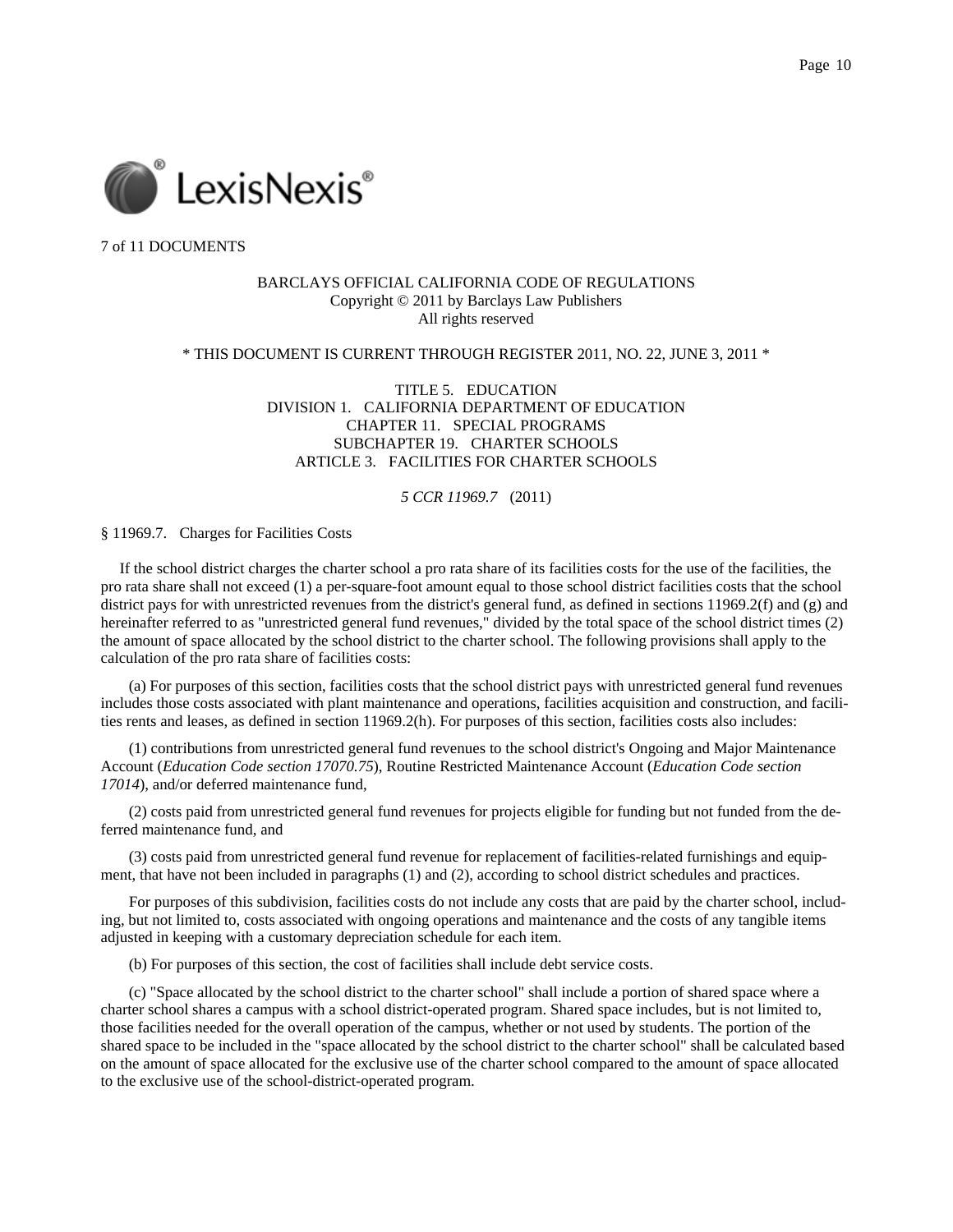(d) The per-square-foot charge shall be determined using actual facilities costs in the year preceding the fiscal year in which facilities are provided and the largest amount of total space of the school district at any time during the year preceding the fiscal year in which facilities are provided.

(e) The per-square-foot charge shall be applied equally by the school district to all charter schools that receive facilities under this article, and a charter school using school district facilities pursuant to *Education Code section 47614* shall report the per-square-foot charge it is paying in the current fiscal year to the California Department of Education (CDE) in any notification the charter school makes to the CDE pursuant to *Education Code section 47630.5(b)*. The CDE shall post the per-square-foot amounts reported by charter schools on its publicly accessible Web site. The CDE shall offer the opportunity to each school district to provide explanatory information regarding its per-square-foot charge and shall post any information received.

(f) If a school district charges a charter school for facilities costs pursuant to this article, and if the district is the charter school's authorizing entity, the facilities are not substantially rent free within the meaning of *Education Code section 47613*, and the district may only charge for the actual costs of supervisorial oversight of the charter school not to exceed one percent of the school's revenue.

#### AUTHORITY:

Note: Authority cited: *Sections 33031 and 47614(b), Education Code*. Reference: *Sections 17014, 17070.75, 47613, 47614 and 47630.5, Education Code*.

#### HISTORY:

1. New section filed 7-30-2002; operative 8-29-2002 (Register 2002, No. 31).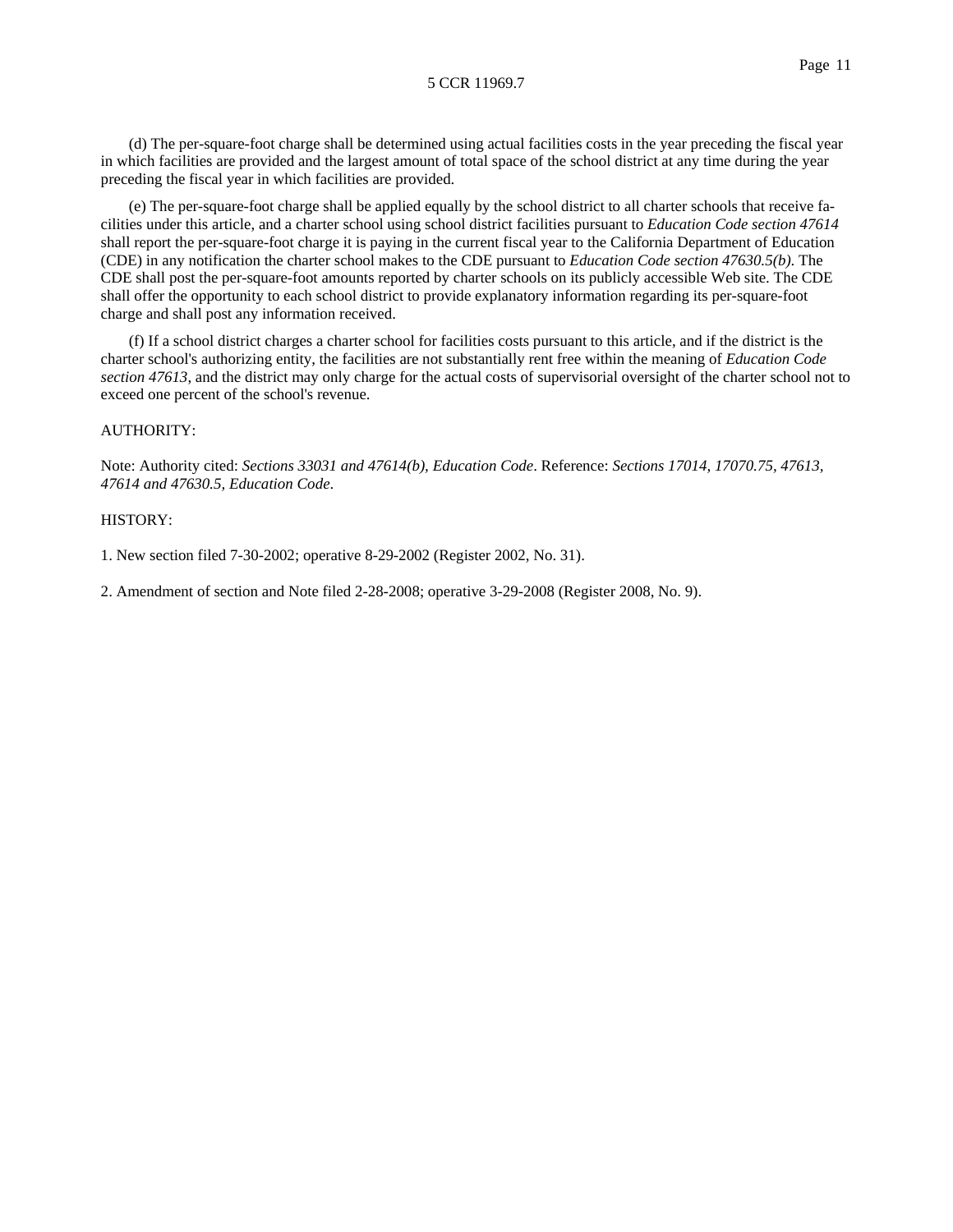

## BARCLAYS OFFICIAL CALIFORNIA CODE OF REGULATIONS Copyright © 2011 by Barclays Law Publishers All rights reserved

### \* THIS DOCUMENT IS CURRENT THROUGH REGISTER 2011, NO. 22, JUNE 3, 2011 \*

TITLE 5. EDUCATION DIVISION 1. CALIFORNIA DEPARTMENT OF EDUCATION CHAPTER 11. SPECIAL PROGRAMS SUBCHAPTER 19. CHARTER SCHOOLS ARTICLE 3. FACILITIES FOR CHARTER SCHOOLS

#### *5 CCR 11969.8* (2011)

#### § 11969.8. Reimbursement Rates for Over-Allocated Space

 (a) Space is considered to be over-allocated if (1) the charter school's actual in-district classroom ADA is less than the projected in-district classroom ADA upon which the facility allocation was based and (2) the difference is greater than or equal to a threshold ADA amount of 25 ADA or 10 percent of projected in-district classroom ADA, whichever is greater. The per-pupil rate for over-allocated space shall be equal to the statewide average cost avoided per pupil set pursuant to *Education Code section 42263* for 2005-06, adjusted annually thereafter by the CDE by the annual percentage change in the general-purpose entitlement to charter schools calculated pursuant to *Education Code section 47633*, rounded to the next highest dollar, and posted on the CDE Web site. The reimbursement amount owed by the charter school for over-allocated space shall be equal to (1) this rate times the difference between the charter school's actual in-district classroom ADA and the projected in-district classroom ADA upon which the facility allocation was based, less (2) this rate times one-half the threshold ADA. For purposes of this subdivision, the actual in-district classroom ADA shall be determined using the report submitted pursuant to section 11969.9(l) in conjunction with the second principal apportionment under *Education Code section 41601*.

(b) A charter school must notify the school district when it anticipates that it will have over-allocated space that could be used by the school district. Upon notification by a charter school that the charter school anticipates having over-allocated space, a school district may elect to use the space for school district programs. The school district must notify the charter school whether or not it intends to use the over-allocated space within 30 days of the notification by the charter school. If the school district notifies the charter school that it intends to use all or a portion of the over-allocated space, payments for over-allocated space and pro rata share payments shall be reduced accordingly beginning at the time of the school district notification to use the space. If the school district notifies the charter school that it does not intend to use the space, the charter school must continue to make payments for over-allocated space and pro rata share payments. The school district may, at its sole discretion, reduce the amounts owed by the charter school.

(c) With respect to charter schools established at existing public school sites pursuant to *Education Code sections 47605(a)(2)*, *52055.5*, *52055.55*, or *52055.650*, the provisions of this section are limited by the applicable provisions of subdivisions (c) and (d) of section 11969.3.

### AUTHORITY:

Note: Authority cited: *Sections 33031 and 47614(b), Education Code*. Reference: *Sections 41601, 42263, 47605, 47614, 47633, 52055.5, 52055.55 and 52055.650, Education Code*.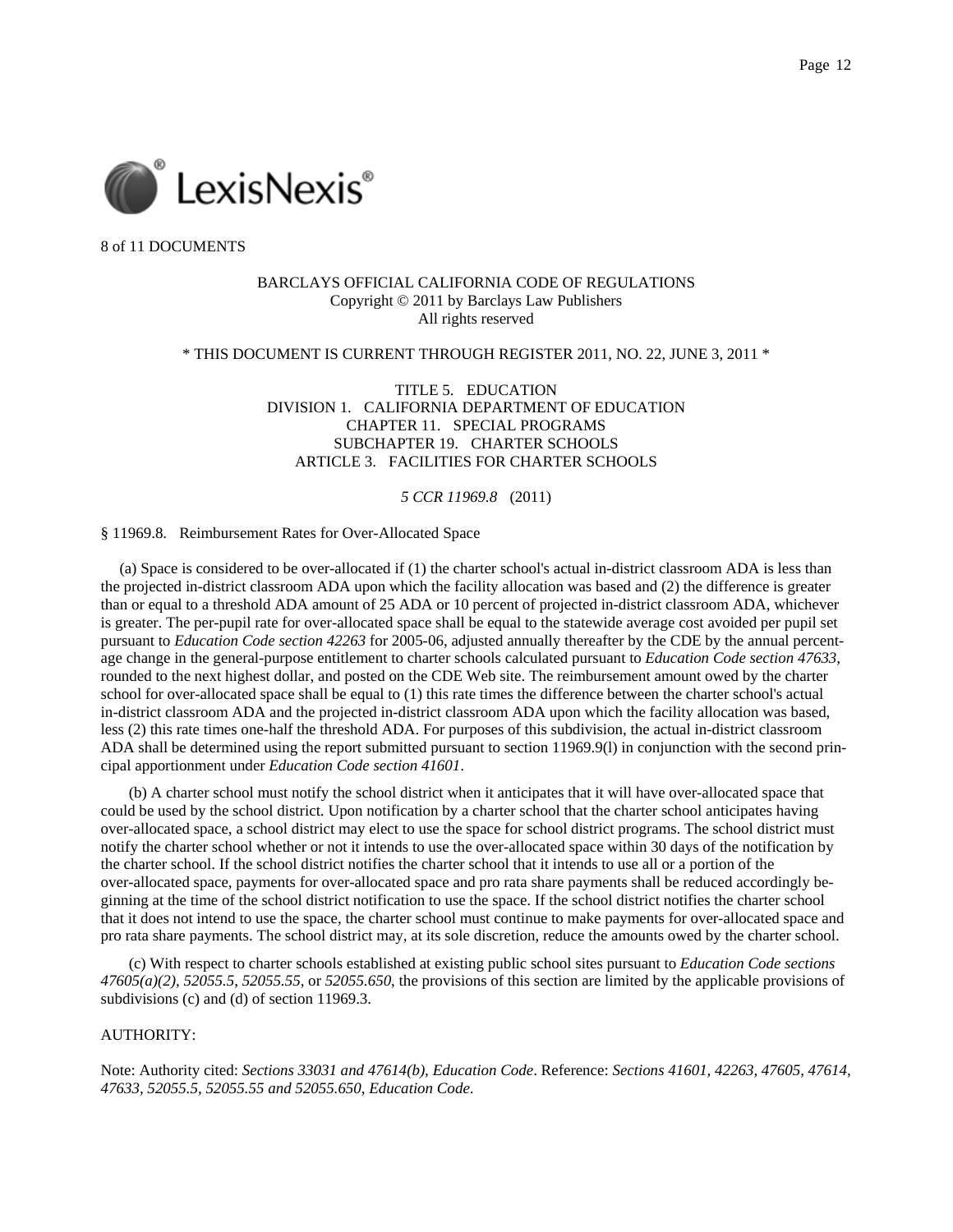## HISTORY:

1. New section filed 7-30-2002; operative 8-29-2002 (Register 2002, No. 31).

2. Amendment of subsection (a), new subsection (c) and amendment of Note filed 2-28-2008; operative 3-29-2008 (Register 2008, No. 9).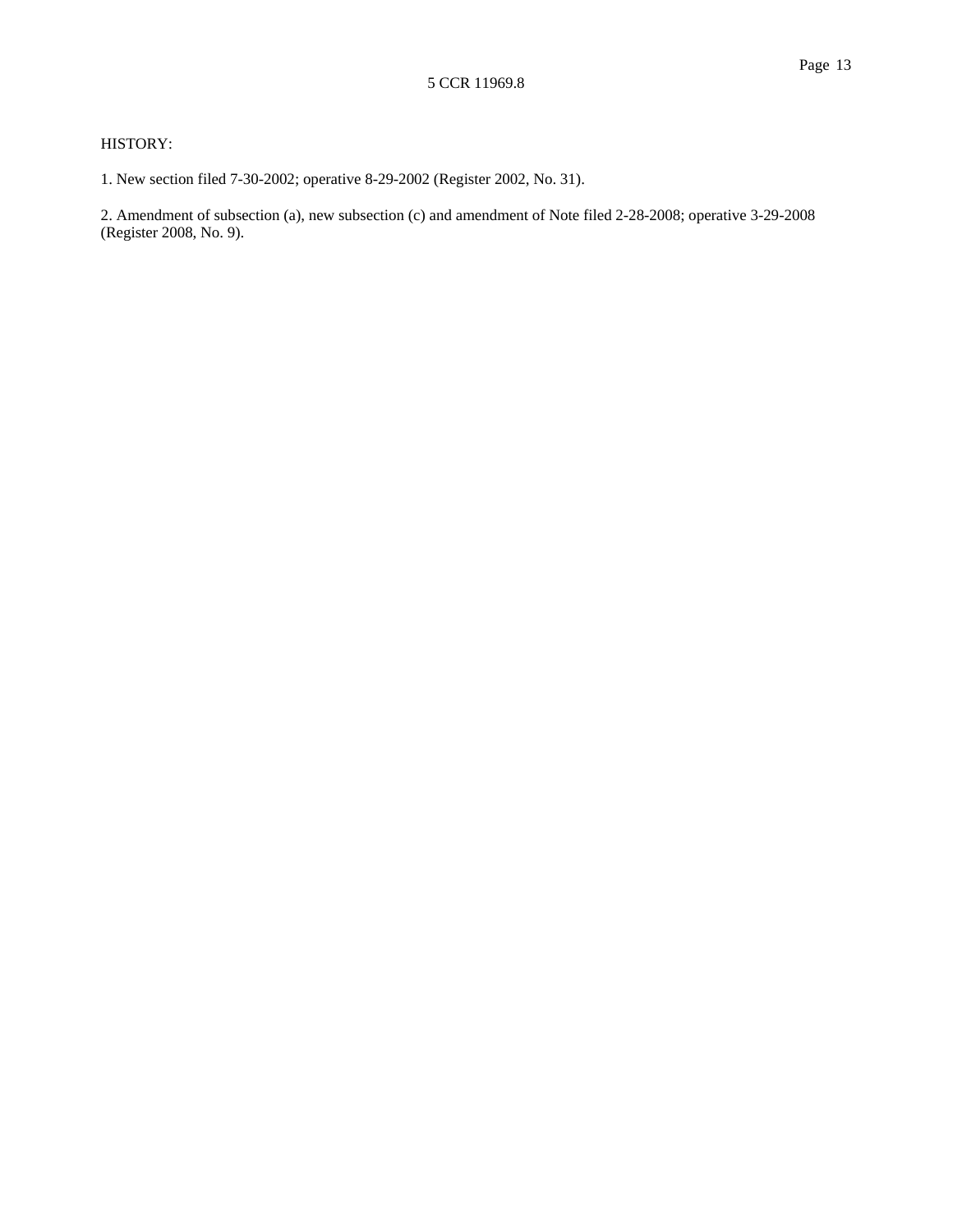

## BARCLAYS OFFICIAL CALIFORNIA CODE OF REGULATIONS Copyright © 2011 by Barclays Law Publishers All rights reserved

### \* THIS DOCUMENT IS CURRENT THROUGH REGISTER 2011, NO. 22, JUNE 3, 2011 \*

TITLE 5. EDUCATION DIVISION 1. CALIFORNIA DEPARTMENT OF EDUCATION CHAPTER 11. SPECIAL PROGRAMS SUBCHAPTER 19. CHARTER SCHOOLS ARTICLE 3. FACILITIES FOR CHARTER SCHOOLS

## *5 CCR 11969.9* (2011)

§ 11969.9. Procedures and Timelines for the Request for, Reimbursement for, and Provision of, Facilities

 (a) A charter school must be operating in the school district as defined in *Education Code section 47614* before it submits a request for facilities. A new or proposed new charter school is operating within the school district and, therefore, eligible to request facilities for a particular fiscal year only if it submitted its charter petition pursuant to *Education Code sections 47605*, *47605.5*, *47605.6*, or *47605.8* on or before November 1 of the fiscal year preceding the year for which facilities are requested. A new charter school is entitled to be allocated and/or provided access to facilities only if it receives approval of the petition before March 15 of the fiscal year preceding the year for which facilities are requested.

(b) To receive facilities during a particular fiscal year, a charter school must submit a written facilities request to the school district on or before November 1 of the preceding fiscal year.

 $(c)(1)$  The written facilities request consists of:

(A) reasonable projections of in-district and total ADA and in-district and total classroom ADA, based on ADA claimed for apportionment, if any, in the fiscal year prior to the fiscal year in which the facilities request is made, adjusted for expected changes in enrollment in the forthcoming fiscal year;

(B) a description of the methodology for the projections;

(C) if relevant (i.e., when a charter school is not yet open or to the extent an operating charter school projects a substantial increase in in-district ADA), documentation of the number of in-district students meaningfully interested in attending the charter school that is sufficient for the district to determine the reasonableness of the projection, but that need not be verifiable for precise arithmetical accuracy;

(D) the charter school's operational calendar;

(E) information regarding the district school site and/or general geographic area in which the charter school wishes to locate; and

(F) information on the charter school's educational program, if any, that is relevant to assignment of facilities.

(2) Projections of in-district ADA, in-district classroom ADA, and the number of in-district students shall be broken down by grade level and by the school in the school district that the student would otherwise attend.

(3) School districts may require the charter school to submit its facilities request containing the information specified in paragraphs (1) and (2) on a form available from the CDE and developed in consultation with the Advisory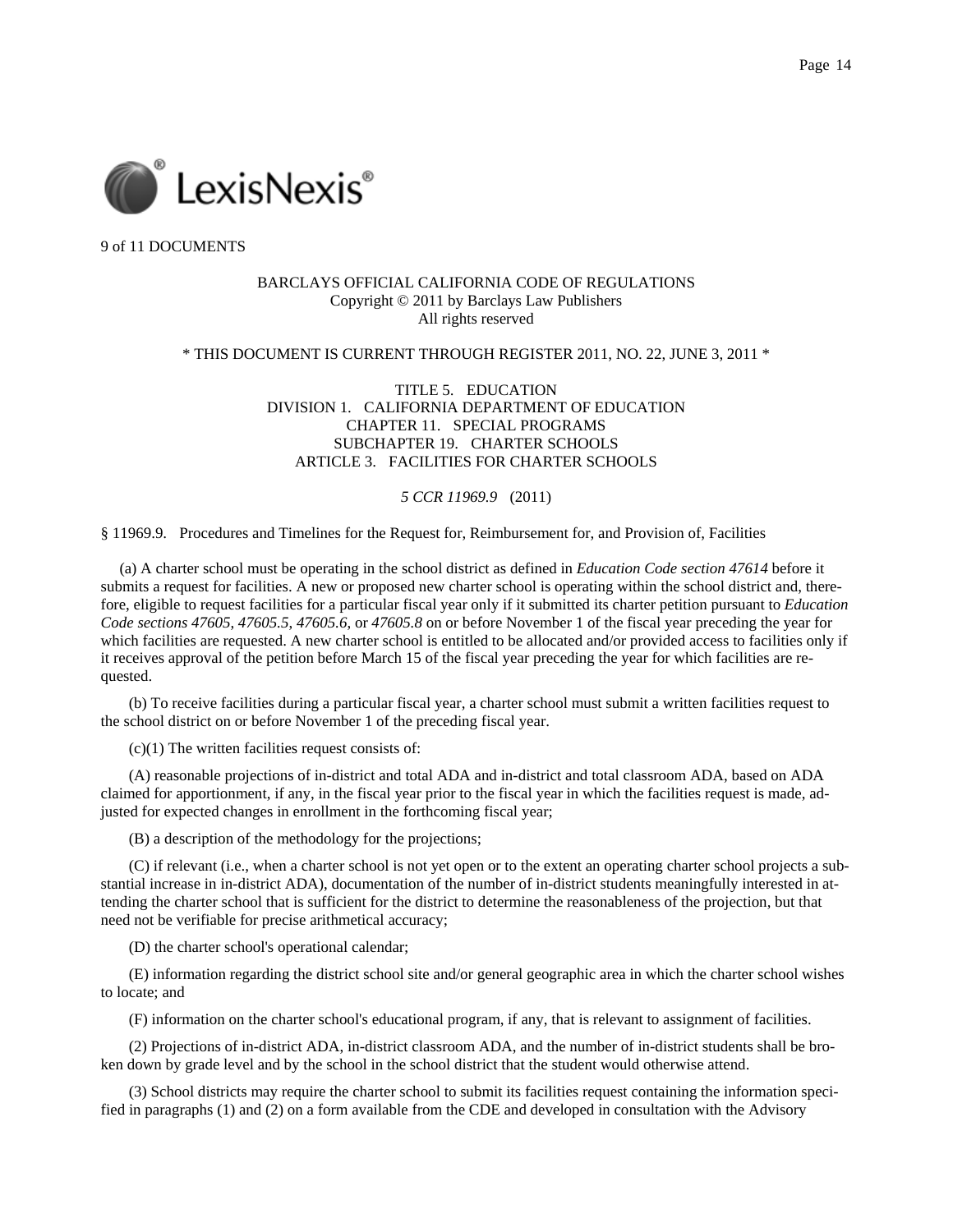Commission on Charter Schools (ACCS) or another form specified by the school district. School districts may also require the charter school either to distribute a reasonable number of copies of the written facilities request for review by other interested parties, such as parents and teachers, or to otherwise make the request available for review.

(d) The school district shall review the charter school's projections of in-district and total ADA and in-district and total classroom ADA and, on or before December 1, express any objections in writing and state the projections the district considers reasonable. If the district does not express objections in writing and state its own projections by the deadline, the charter school's projections are no longer subject to challenge, and the school district shall base its offer of facilities on those projections.

(e) On or before January 2, the charter school shall respond to any objections expressed by the school district and to the district's projections provided pursuant to subdivision (d). The charter school shall reaffirm or modify its previous projections as necessary to respond to the information received from the district pursuant to subdivision (d). If the charter school does not respond by the deadline, the district's projections provided pursuant to subdivision (d) are no longer subject to challenge, and the school district shall base its offer of facilities on those projections.

(f) On or before February 1, the school district shall prepare in writing a preliminary proposal regarding the space to be allocated to the charter school and/or to which the charter school is to be provided access. At a minimum, the preliminary proposal shall include (1) the projections of in-district classroom ADA on which the proposal is based, (2) the specific location or locations of the space, (3) all conditions pertaining to the space, including a draft of any proposed agreement pertaining to the charter school's use of the space, and (4) the projected pro rata share amount and a description of the methodology used to determine that amount. The district shall also provide the charter school a list and description of the comparison group schools used in developing its preliminary proposal, and a description of the differences between the preliminary proposal and the charter school's facilities request as submitted pursuant to subdivision (b).

(g) On or before March 1, the charter school shall respond in writing to the school district's preliminary proposal made pursuant to subdivision (f), expressing any concerns, addressing differences between the preliminary proposal and the charter school's facilities request as submitted pursuant to subdivision (b), and/or making counter proposals.

(h) On or before April 1, having reviewed any concerns and/or counter proposals made by the charter school pursuant to subdivision (g), the school district shall submit in writing a final notification of the space offered to the charter school. The notification shall include a response to the charter school's concerns and/or counter proposals (if any). The notification shall specifically identify:

(1) the teaching station, specialized classroom space, and non-teaching station space offered for the exclusive use of the charter school and the teaching station, specialized classroom space, and non-teaching station space to which the charter is to be provided access on a shared basis with district-operated programs;

(2) for shared space, the arrangements for sharing;

(3) the in-district classroom ADA assumptions for the charter school upon which the allocation is based and, if the assumptions are different than those submitted by the charter school pursuant to subdivision (e), a written explanation of the reasons for the differences;

(4) the specific location or locations of the space;

(5) all conditions pertaining to the space;

(6) the pro rata share amount; and

(7) the payment schedule for the pro rata share amount, which shall take into account the timing of revenues from the state and from local property taxes.

(i) The charter school must notify the school district in writing whether or not it intends to occupy the offered space. This notification must occur by May 1 or 30 days after the school district notification pursuant to subdivision (h), whichever is later. The charter school's notification can be withdrawn or modified before this deadline. After the deadline, if the charter school has notified the school district that it intends to occupy the offered space, the charter school is committed to paying the pro rata share amount as identified. If the charter school does not notify the school district by this deadline that it intends to occupy the offered space, then the space shall remain available for school district programs and the charter school shall not be entitled to use facilities of the school district in the following fiscal year.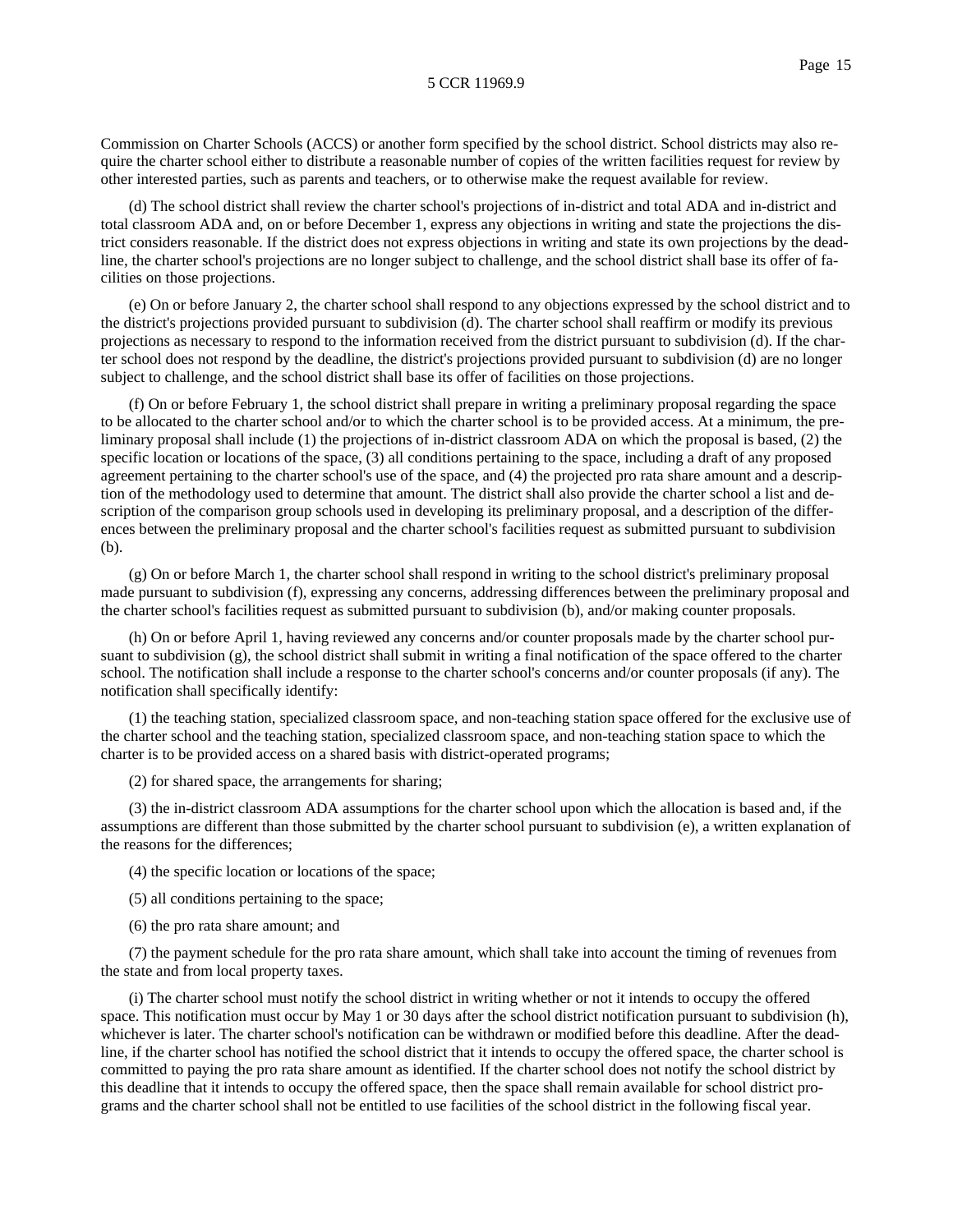(j) The space allocated to the charter school by the school district (or to which the school district provides the charter school access) must be furnished, equipped and available for occupancy by the charter school for a period of at least ten working days prior to the first day of instruction of the charter school. For good cause, the period is subject to reduction by the school district, but to no fewer than seven working days.

(k) The school district and the charter school shall negotiate an agreement regarding use of and payment for the space. The agreement shall contain at a minimum, the information included in the notification provided by the school district to the charter school pursuant to subdivision (h). In addition:

(1) The charter school shall maintain general liability insurance naming the school district as an additional insured to indemnify the school district for damage and losses for which the charter school is liable. The school district shall maintain first party property insurance for the facilities allocated to the charter school.

(2) The charter school shall comply with school district policies regarding the operations and maintenance of the school facility and furnishings and equipment.

(3) A reciprocal hold-harmless/indemnification provision shall be established between the school district and the charter school.

(4) The school district shall be responsible for any modifications necessary to maintain the facility in accordance with *Education Code section 47610(d)* or *47610.5*.

(l) The charter school must report actual ADA to the school district every time that the charter school reports ADA for apportionment purposes. The reports must include in-district and total ADA and in-district and total classroom ADA. The charter school must maintain records documenting the data contained in the reports. These records shall be available on request by the school district.

## AUTHORITY:

Note: Authority cited: *Sections 33031 and 47614(b), Education Code*. Reference: *Sections 47605, 47605.5, 47605.6, 47605.8, 47610, 47610.5 and 47614, Education Code*.

## HISTORY:

1. New section filed 7-30-2002; operative 8-29-2002 (Register 2002, No. 31).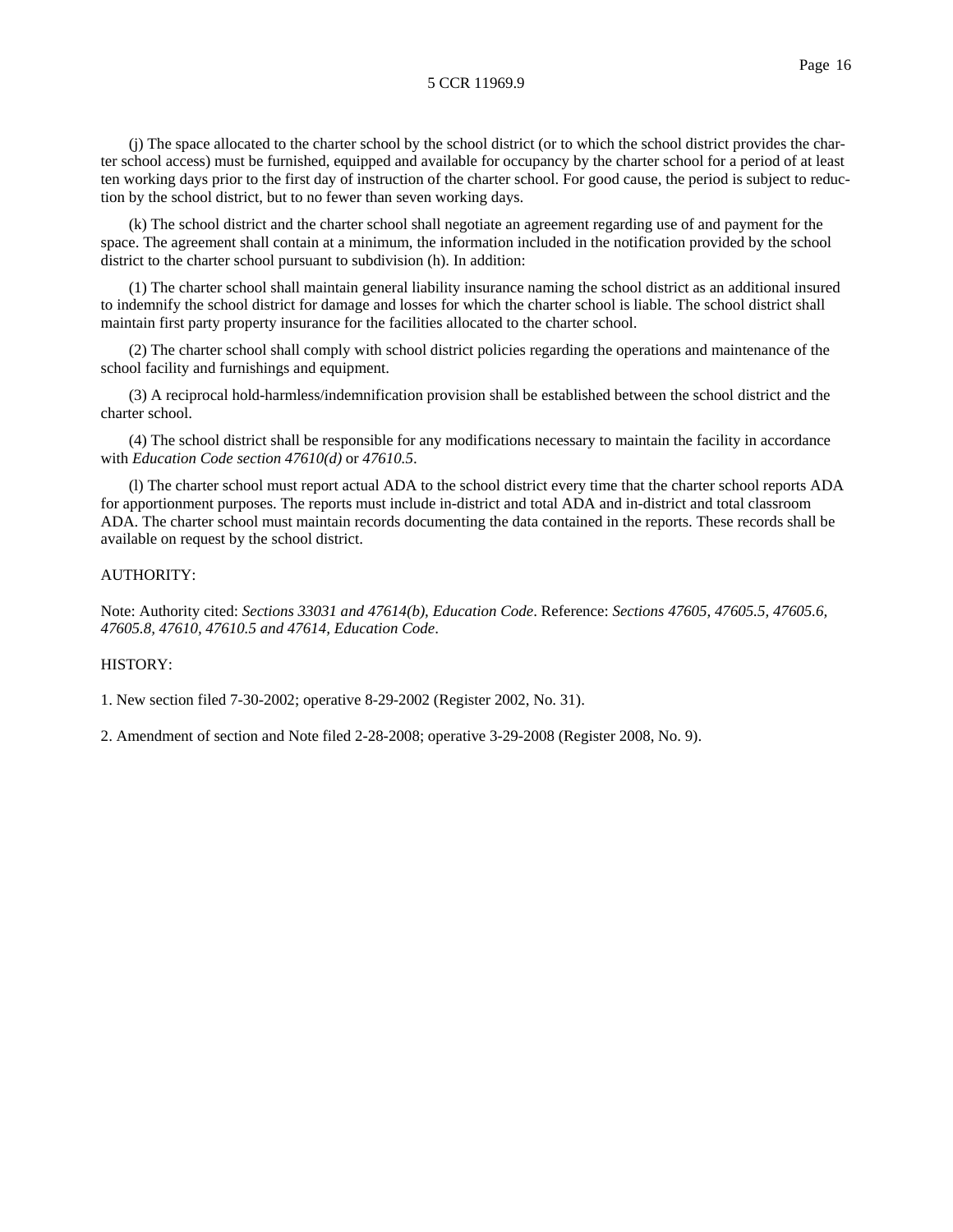

## BARCLAYS OFFICIAL CALIFORNIA CODE OF REGULATIONS Copyright © 2011 by Barclays Law Publishers All rights reserved

### \* THIS DOCUMENT IS CURRENT THROUGH REGISTER 2011, NO. 22, JUNE 3, 2011 \*

TITLE 5. EDUCATION DIVISION 1. CALIFORNIA DEPARTMENT OF EDUCATION CHAPTER 11. SPECIAL PROGRAMS SUBCHAPTER 19. CHARTER SCHOOLS ARTICLE 3. FACILITIES FOR CHARTER SCHOOLS

#### *5 CCR 11969.10* (2011)

#### § 11969.10. Mediation of Disputes

 If a dispute arises between a school district and a charter school concerning the provisions of *Education Code section 47614* or this article, nothing in this article shall preclude the dispute being subject to mediation in accordance with the procedures set forth in this section, if agreeable to both parties. Mediation consists of the following:

(a) The initiating party shall select a mediator, subject to the agreement of the responding party. If, though agreeing to mediation, the parties are unable to agree upon a mediator, the CDE shall be requested by the initiating party to appoint a mediator within seven days to assist the parties in resolving the dispute. The mediator shall meet with the parties as quickly as possible.

(b) Within seven days of the selection or appointment of the mediator, the party initiating the dispute resolution process shall prepare and send to both the responding party and the mediator a notice of dispute that shall include the following information:

(1) The name, address, and phone numbers of designated representatives of the parties;

(2) A statement of the facts of the dispute, including information regarding the parties' attempts to resolve the dispute;

(3) The specific sections of the statute or regulations that are in dispute; and

(4) The specific resolution sought by the initiating party.

(c) Within seven days of receiving the information specified in subdivision (b), the responding party shall file a written response.

(d)(1) The mediation procedure shall be entirely informal in nature. However, copies of exhibits upon which either party bases its case shall be shared with the other party. The relevant facts shall be elicited in a narrative fashion to the extent possible, rather than through examination and cross-examination of witnesses. The rules of evidence will not apply and no record of the proceedings will be made.

(2) If an agreement is reached, the agreement shall be reduced to writing and shall be signed by the school district and the charter school. The agreement shall not set a precedent for any other case.

(3) If the school district and the charter school fail to meet within the specified time line, have not reached an agreement within 15 days from the first meeting held by the mediator, or if the mediator declares the parties at impasse, the mediation is terminated.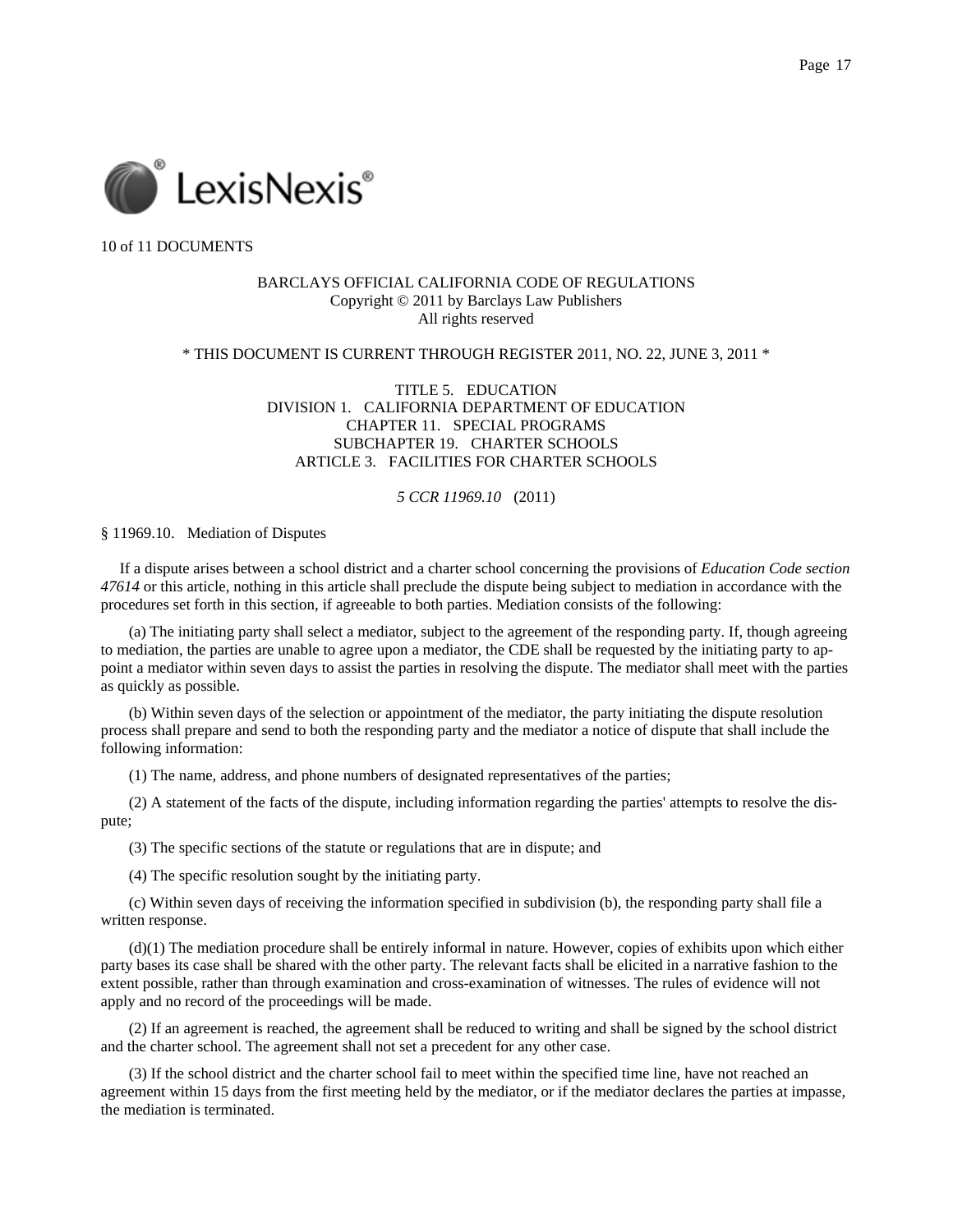(e) The costs of the mediation shall be divided equally by the two parties and paid promptly.

# AUTHORITY:

Note: Authority cited: *Sections 33031 and 47614(b), Education Code*. Reference: *Section 47614, Education Code*.

# HISTORY:

1. New section filed 2-28-2008; operative 3-29-2008 (Register 2008, No. 9). For prior history, see Register 2002, No. 37.